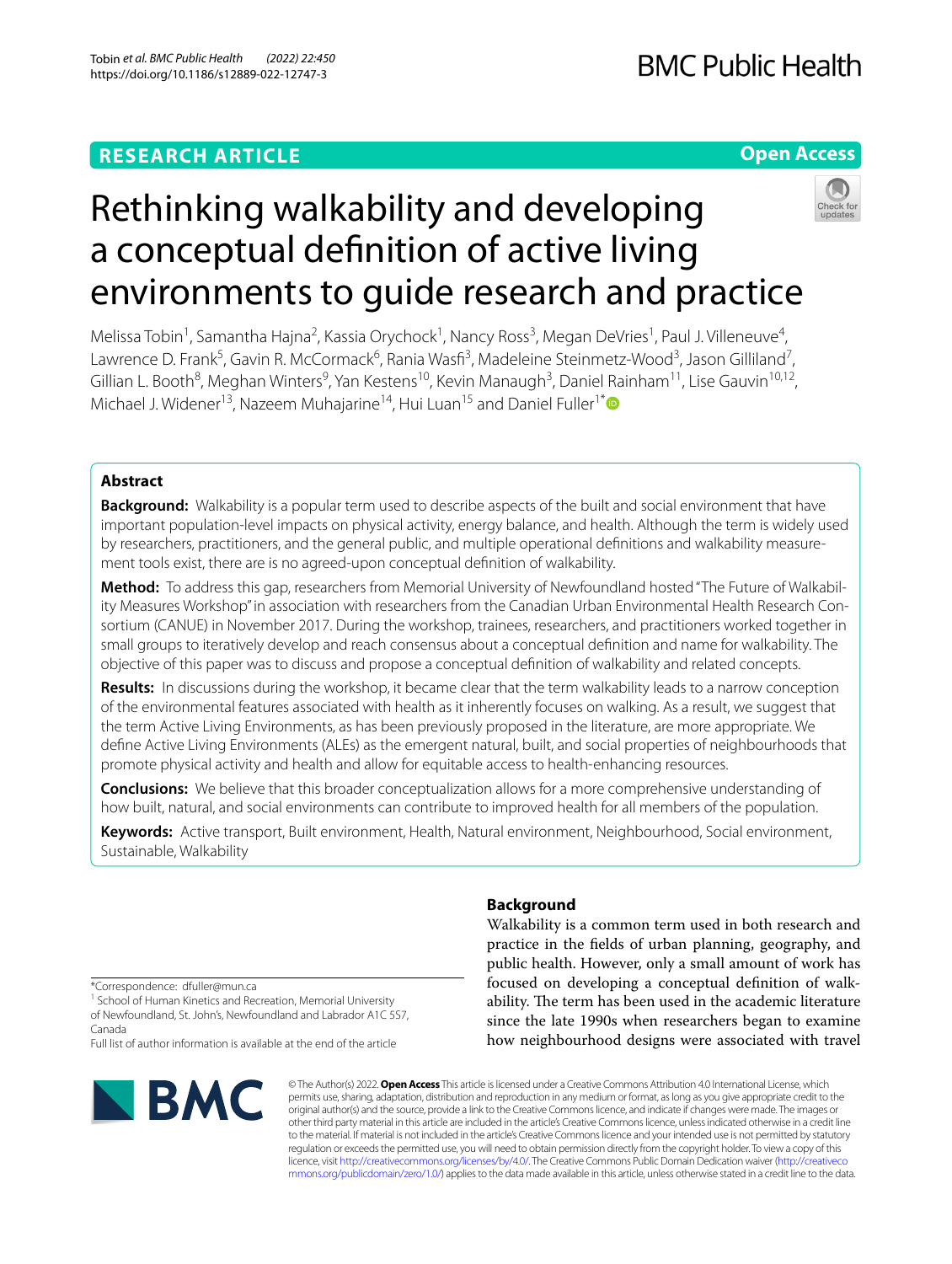behavior, physical activity, and obesity [[1\]](#page-6-0). Since this time the academic community and working professionals have used a variety of diferent defnitions to understand and measure walkability  $[2]$  $[2]$ . The wide-ranging definitions of walkability have not been used consistently across felds and thus have led to confusion and misuse of the term  $[1]$  $[1]$ . There is a growing need for a consensus definition of walkability that provides a foundation for conceptualizing and measuring the characteristics of neighbourhood environments that may promote active living and health [[3\]](#page-6-2). In this paper, we report on the outcomes of a pan-Canadian workshop held in St-John's, Newfoundland in conjunction with members of the Canadian Urban Environmental Health Research Consortium (CANUE) in November 2017. The workshop aimed to develop a consensus around a conceptual defnition of walkability and discuss the future of measurement.

Walkability is one component of an overarching set of features about neighbourhoods, but there are environmental features that may be associated with health outcomes that this term excludes. To date, there is no agreed-upon conceptual defnition of walkability, as noted by many variations in the literature  $[4-12]$  $[4-12]$  $[4-12]$ . Grant (2013) defnes walkability as an "excellent shorthand for good urban design" [\[13](#page-6-5)]. Wikipedia defnes walkability as "a measure of how friendly an area is to walking" [\[9](#page-6-6)]. Wang and Yang in their review and bibliometric analysis defne walkability as "the extent to which the built environment is friendly to people who walk, which benefts the health of residents and increases the liveability of cities. [\[14](#page-6-7)]" Each of these defnitions is likely correct in part but none is broad enough to encompass all relevant environmental features that may cause active living and do not provide guidance for measurement. We argue that previously proposed conceptual defnitions are often too vague [[7,](#page-6-8) [9\]](#page-6-6) or are singularly based on disciplinary perspectives [[15\]](#page-6-9). Defnitions often fail to underscore that the extent to which an area is walkable is only one dimension of neighbourhoods [[8,](#page-6-10) [9\]](#page-6-6). Characteristics that contribute to a "walkable" neighbourhood can also support other physical activities (e.g., recreational strolling, cycling, skateboarding) and health-related behaviours (e.g., socializing, healthy eating). A useful conceptual definition should build on theoretical concepts rather than solely focusing on operational measurement (e.g., the variables to include in a measure) [[16](#page-6-11)].

We identifed two papers that proposed revised defnitions of walkability in the literature. First, Gauvin et al. (2005) proposed the concept of "Neighbourhood Active Living Potential (NALP)" to extend the concept of walkability, which comprised three underlying dimensions (i.e., activity friendliness, safety, and density of destinations). They stated that NALP can be understood as those

"aspects of the neighbourhood that regulate the likelihood of active living in individuals and populations" [\[6](#page-6-12)]. To measure this construct, the authors proposed the use of a systematic social observation [\[17](#page-6-13)] grid involving an 18-item checklist to be completed by trained personnel directly observing neighbourhoods. More recently, Hajna et al. (2017) suggested using a concept separate from walkability, namely "neighbourhood physical activity environments", in addition to or instead of the term "walkability", as it does not restrict the potential efects of environments to promoting a single type of physical activity (i.e. walking) and it does not imply that a universal causal association exists between environments and walking [\[4](#page-6-3)]. Both definitions include the notion of neighbourhoods, which in and of itself poses challenges [\[18](#page-6-14)]. It is not our objective to discuss challenges with defning exposure boundaries (e.g., neighbourhood, activity space). As such, we will use the neighbourhood to generally mean the concept of spatial exposure [\[19](#page-6-15)]. Despite the acknowledged limitations associated with the notion of walkability, neither alternative concept has been widely used in the literature nor in practice.

Often the operational measures of walkability go well beyond the strict concept of what contributes to 'walking' per se, but the term walkability continues to be the most used. There are a number of variables that researchers commonly draw upon to operationalize the concept of walkability  $[4–12]$  $[4–12]$ . These are summarized below, with examples of common operational characteristics of walkability from the literature. It is not our intent to systematically summarize the literature but rather to provide a general overview.

Ewing and Cervero (2010) proposed the 5 D's to measure walkability: density, diversity, design, destination accessibility, and distance to transit [\[10](#page-6-16)]. Frank developed and applied a parcel level walkability index in 1995 [[20](#page-6-17)] comprised of measures of proximity (mixed land use and net residential density). The availability of GIS-enabled the creation of observation-specifc bufers, connectivity (e.g., intersection density) and site design (e.g., retail floor space ratio) measures. Glazier et al. 2009 used four features to defne walkability, population density, residential density, number of retail and services, and street connectivity [\[21](#page-6-18)]. Spoon (2005) identifed eleven characteristics of walkability, which included what they defned as "essential", "encourage", and "extra" characteristics. Essential characteristics were mixed land use, accessibility/convenience, presence of pedestrian facilities, and high connectivity. Encouraged characteristics were a street pattern, density, aesthetics, presence of parks, plazas and open spaces, and traffic calming/street speeds. The two extra characteristics were street orientation and access to transit [\[12](#page-6-4)]. In 2009, Lo conducted a review of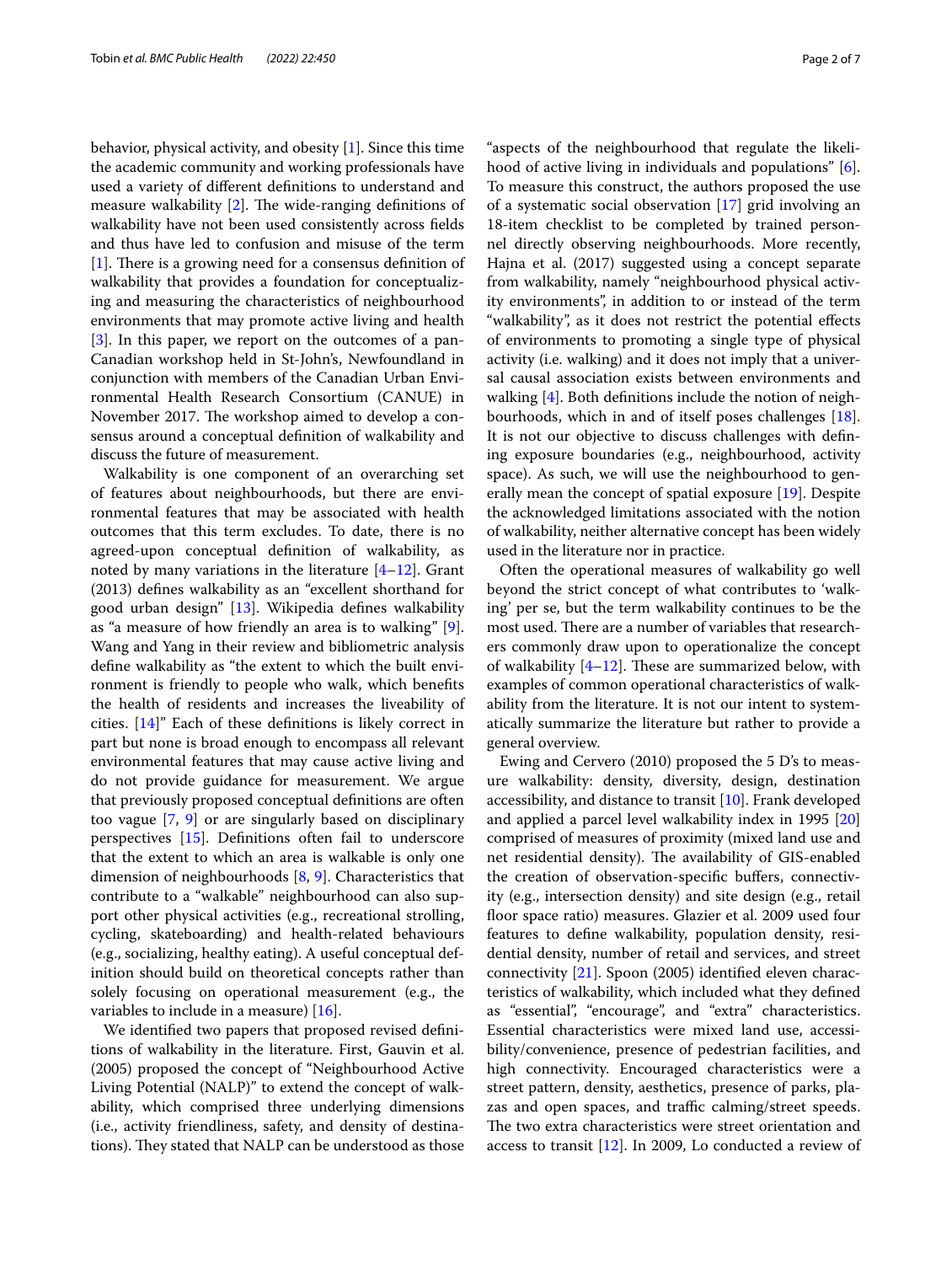the literature examining walkability and identifed multiple characteristics and measures that encompassed walkability  $[11]$  $[11]$ . These included the presence of continuous and well-maintained sidewalks, universal access characteristics, path directness and street network connectivity, the safety of at-grade crossing treatments, absence of heavy and high-speed traffic, pedestrian separation or buffering from traffic, land-use density, building and land-use diversity or mix, street trees and landscaping, visual interest and a sense of place as defned under local conditions and perceived or actual security [\[11](#page-6-19)]. Forsyth (2015) identified nine components of walkability  $[5]$  $[5]$ . The frst four components are conditions that must be met to achieve walkability. These include environments that are traversable, compact or close, safe, and physically enticing  $[5]$  $[5]$ . The next three components exist as a result of walkability. These include environments that are lively and sociable, exercise-inducing and have sustainable transport options  $[5]$  $[5]$ . The final two components of walkability are multidimensional and holistic [[5\]](#page-6-20). Despite the interest in green spaces and natural environments [\[22](#page-6-21)], few measurement attempts have systematically incorporated assessments of features of the natural landscape (e.g., green canopy, wooded areas, lakes/ponds, parks) [[23\]](#page-6-22). Although research has focused on measuring walkability and summarizing common characteristics that operationalize walkability, a common conceptual defnition is still lacking. The objective of this paper was to discuss and propose a conceptual defnition of walkability and related concepts.

## **Methods**

Leaders of the Canadian Urban Environmental Health Research Consortium (CANUE) in partnership with researchers at Memorial University hosted "The Future of Walkability Measures" Workshop in St. John's (Newfoundland, Canada) November 15–17, 2017. Workshop participants were selected based on their expertise in the area of walkability and urban planning and to represent participants at various career stages by the workshop organizers. From across the country, twenty-one leading interdisciplinary researchers and trainees involved in environmental health in Canada participated (See Table [1](#page-2-0) for participant list). Workshop participants were informed before the workshop started that the intent of the workshop was to publish a summary of the workshop to contribute to the literature already published. All workshop participants provided verbal consent to participate.

Workshop participants were divided by corresponding author DF into fve interdisciplinary teams which were labelled after Canadian astronauts to stimulate participants to "reach for the sky". Participants were

| <b>Highest Degree</b> | <b>Discipline</b>     | <b>Career Stage</b>    | <b>Group Name</b> |
|-----------------------|-----------------------|------------------------|-------------------|
| PhD                   | Public Health         | Senior                 | <b>Bondar</b>     |
| PhD                   | Geography             | Early Career           | <b>Bondar</b>     |
| <b>BSc</b>            | Geography             | Student                | <b>Bondar</b>     |
| <b>MSc</b>            | Kinesiology           | Student                | Bondar            |
| PhD                   | <b>Statistics</b>     | Senior                 | Handfield         |
| PhD                   | Urban Planning        | Postdoctoral<br>Fellow | Hadfield          |
| PhD                   | Public Health         | Mid-Career             | Hadfield          |
| PhD                   | Urban Planning        | Mid-Career             | Hadfield          |
| PhD                   | Geography             | Senior                 | MacLean           |
| PhD                   | Public Health         | Senior                 | Macl ean          |
| PhD                   | Geography             | Postdoctoral<br>Fellow | MacLean           |
| <b>MSc</b>            | Computer Sci-<br>ence | Student                | MacLean           |
| PhD                   | Urban Planning        | Senior                 | Payette           |
| PhD                   | Geography             | Postdoctoral<br>Fellow | Payette           |
| <b>MD</b>             | Medicine              | Senior                 | Payette           |
| PhD                   | Public Health         | Senior                 | Payette           |
| PhD                   | Public Health         | <b>Early Career</b>    | Payette           |
| MSc                   | Kinesiology           | Student                | Saint-Jacques     |
| PhD                   | Public Health         | Mid-Career             | Saint-Jacques     |
| PhD                   | Geography             | Senior                 | Saint-Jacques     |
| PhD                   | Geography             | Mid-Career             | Saint-Jacques     |

<span id="page-2-0"></span>**Table 1** Workshop Attendee List

purposefully placed into teams to ensure that each team had representation from leading researchers in environmental health, practitioners, and students (See Table [1](#page-2-0)). The workshop was divided into a number of different activities designed to achieve a consensus on a defnition of walkability. The consensus method used was a modifed Delphi Method where consensus was achieved following multiple rounds of in-person discussions [\[24](#page-6-23)]. The consensus approach was used because we recognized the knowledge and experience of our participants. In the frst part of the workshop, DF presented an overview of walkability defnitions and measures. Subsequently, each interdisciplinary team was tasked with discussing past iterations of concepts and measures associated with walkability, what the term walkability may be lacking, and to develop their conceptual defnition of walkability. Teams were given 60 min to discuss and come up with their conceptual defnition. Following the small group exchanges, each team was given 10 min to share their defnition and justifcation with the entire group in a plenary session. The group collectively discussed the strengths and limitations of each defnition. A moderator kept notes of important discussion points. Following the presentations by each group, all participants engaged in a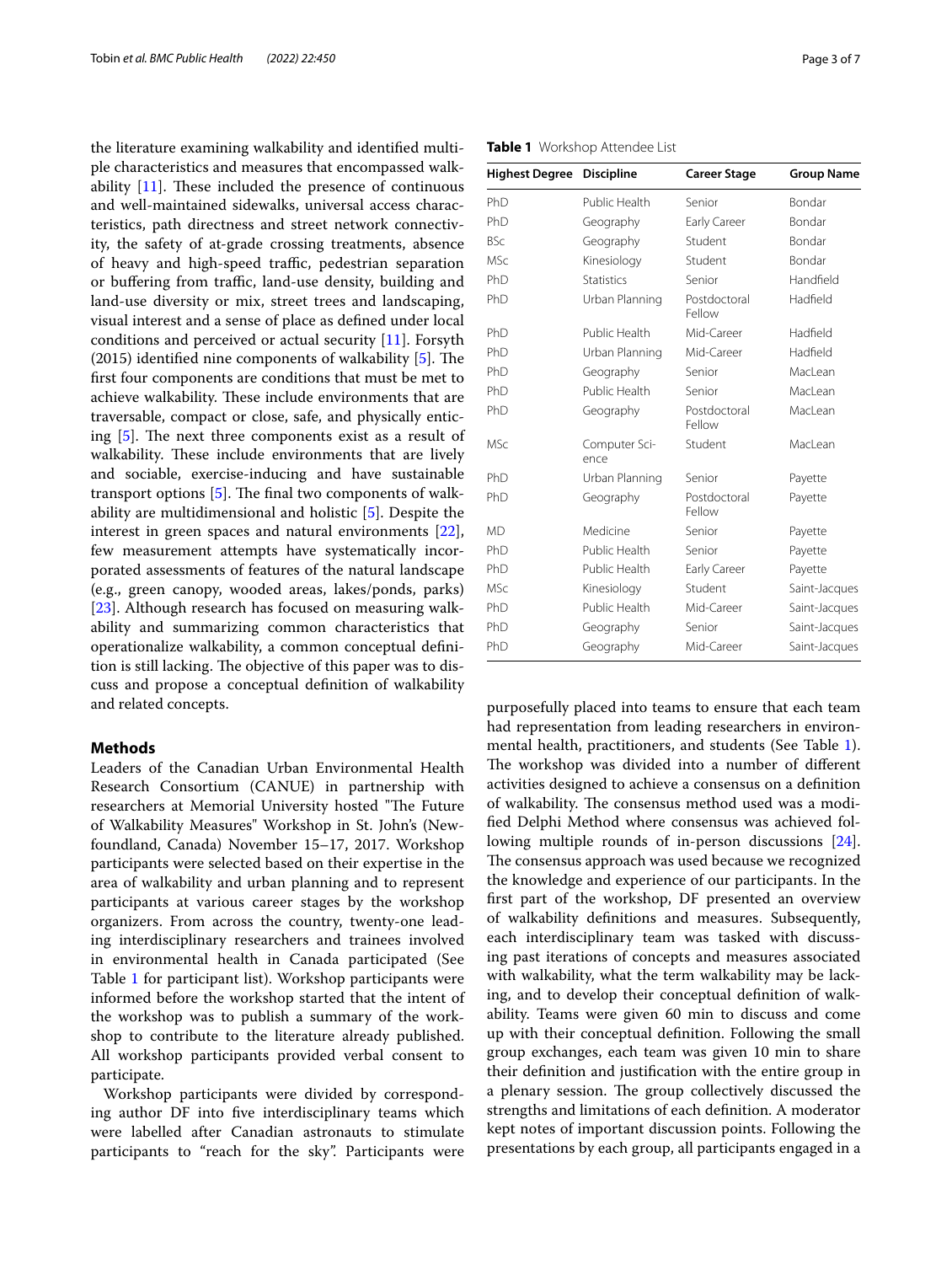plenary discussion and working session of 2 h. Throughout the process, disagreements about coding and themes were dealt with thorough discussion and continued iterations. Using a consensus approach (i.e., all participants agreed on the fnal defnition following multiple iterations), the group created a single, consensual conceptual defnition of Active Living Environments. Below we provide the defnitions that were created by each team and a summary of points raised during the group presentations of their defnitions to the full group. Following the individual defnitions, we present the fnal conceptual defnition created by all workshop participants.

## **Results**

Though the original intent was to create a conceptual definition of walkability, the discussion revealed that walkability was too narrow a concept. Below we outline the defnitions that were created by each of the teams and provide a brief refection on each defnition, including its potential strengths and limitations.

## **Group 1 Defnition (Team Roberta Bondar)**

Defnition of Equitable Active Living Potential, "the emergent property of the physical infrastructure (e.g., transportation networks and pathways, housing, retail) and social conditions (e.g., low crime, afordability, safety) that provides individuals and populations opportunities to ambulate themselves and to recreate in a sustainable manner. These opportunities should be provided for ALL citizens regardless of their sex, age, socioeconomic characteristics, and physical/mental health conditions and abilities."

The Bondar group proposed a new term "equitable active living potential" to replace walkability. Bondar's team defnition was detailed and included three main components: the physical environment, social environment, and the characteristics of the individual using the environment. Borrowing from the language of complexity theory [[25\]](#page-6-24), the defnition proposes equitable active living potential as an emergent property. This means that the potential efects of active living environments cannot be directly predicted from individual built characteristics and that active living environments are more than a sum of individual components  $[25]$ . This definition incorporates a social determinant of health lens and highlights the importance of creating healthy and sustainable environments for all. However, this defnition is lengthy and the language may not translate easily to research and policy outside of public health. Beyond ambulating (i.e., walking), this defnition also does not make provision for any other type of activity that may be important for health and well-being. This group particularly emphasized that walking and the health benefts of physical activity are important but other health benefts are also important including air pollution, greenness, and road traffic injuries  $[26, 27]$  $[26, 27]$  $[26, 27]$  $[26, 27]$ .

## **Group 2 Defnition (Team Chris Hadfeld)**

Defnition of walkability, "a built and natural form which supports safe, convenient, and pleasant access to desired people and places."

This definition is succinct and easy to understand. The definition included key considerations for walkability such as the need for safety and convenience within the built and natural environments  $[11, 12]$  $[11, 12]$  $[11, 12]$  $[11, 12]$ , and the social environment [\[5](#page-6-20)]. However, the definition did not acknowledge the need for the environment to promote physical activity  $[4-6]$  $[4-6]$  or improve health.

## **Group 3 Defnition (Team Steve MacLean)**

Defnition of walkability, "given the biological need for movement, the total of the features of the natural and built environment that support active living."

This definition focused on human movement and physical activity. It emphasized that both the natural and built environment play important roles in supporting active living  $[6]$  $[6]$ . This definition did not acknowledge the potential influence of the social environment  $[5, 11]$  $[5, 11]$  $[5, 11]$  on active living. It also did not take the social determinants of health lens and it did not address equity considerations.

## **Group 4 Defnition (Team Julie Payette)**

Defnition of walkability, "a set of environmental characteristics that promote health by encouraging the use of sustainable modes of transportation to access social and personal resources. There are two levels of walkability at the macroscale and microscale that operate diferentially on people's decision making."

The Payette definition includes a discussion of the influence of environmental characteristics on the use of active transport (cycling, walking, public transport). The definition also suggests that the key outcome of walkability is not the physical activity but rather accessing resources using active transportation. This thinking reflects health promotion language from the 1986 Ottawa Charter for Health Promotion [\[28](#page-6-27)], defning health as a resource for everyday life and not an end in itself. This definition is based on the premise that environmental modifcations will result in behaviour change, which will lead to improved health outcomes. The macro- and microscales of walkability are not well explained conceptually or operationally in this defnition. However, multiple tools have been developed to measure the macro-and microscales of walkability, including the MicroScale Audit Tool for Pedestrians (MAPS), Neighbourhood Environment Walkability Survey (NEWS), Irving Minnesota Inventory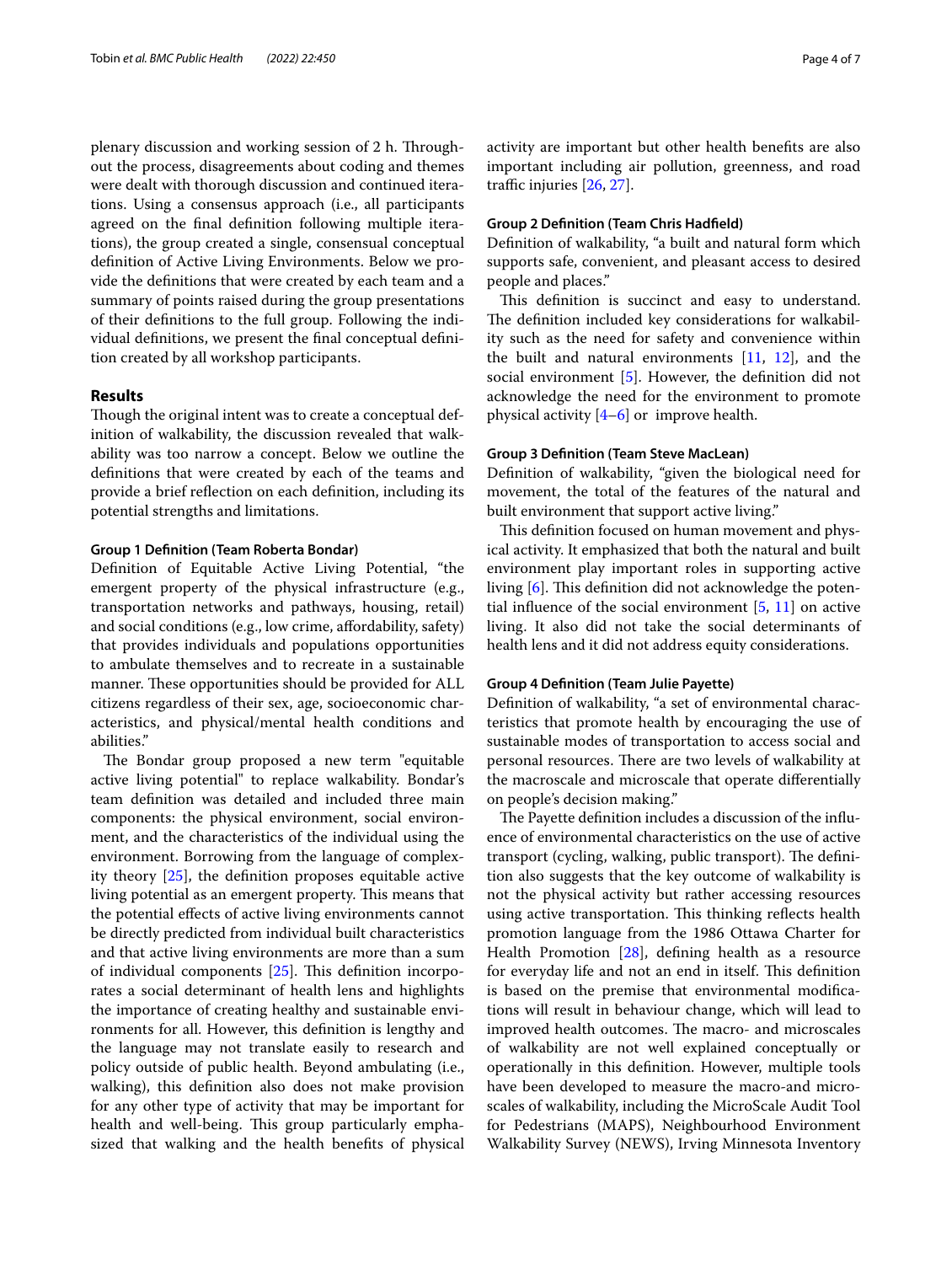(IMI), Pedestrian Environment Index (PEI), the Vancouver Walkability Index (VWI) and the Virtual-STEPS tool [[29–](#page-6-28)[34](#page-6-29)].

## **Group 5 Defnition (Team David Saint‑Jacques)**

Defnition of walkability, "a measure of the quality of the local built, natural, and social environment for supporting behaviours that promote health and well-being for all."

The Saint-Jacques group included the built, natural, and social environment in their definition. This definition also highlighted how walkability can infuence health and well-being. This group was unique as it emphasized the quality of the environment. This suggests that not only are presence or absence of walkability features required but also the quality of the features may play an important role in supporting active living. The Saint-Jacques definition did not include explicit mention of the promotion of physical activity. The definition provided by this group is quite broad. As a result, the defnition is not necessarily linked to active living or physical activity and risks going beyond any other proposed defnition of walkability.

## *Conceptual defnition*

Based on the exchanges held at the workshop, participants unanimously agreed that the term "walkability" should be extended with the broader term Active Living Environments (ALEs). Using ALEs rather than walkability represents one way to acknowledge that those environmental features related to the promotion of physical activity and health are about more than just walking. Based on the defnitions used in the literature and the defnitions and discussions that emerged from the "Future of Walkability Measures" workshop the need for a more encompassing approach was supported by all. In line with this view, workshop participants discussed and unanimously agreed on the following conceptual defnition of Active Living Environments (ALE): the emergent natural, built, and social properties of neighbourhoods that promote physical activity and health and allow for equitable access to health-enhancing resources.

## **Discussion**

We believe that the term Active Living Environments and the proposed defnition redefnes previous terms in a way that is accessible to the general public, practitioners, and researchers. Terms such as walkability, Neighbourhood Active Living Potential [[6](#page-6-12)], and Neighbourhood Physical Activity Environments [\[4](#page-6-3)] are similar to our new term Active Living Environments (ALE). We also note that the term ALE already has some traction in the literature and has been used in several research papers as a useful alternative to the term walkability [[35](#page-6-30)[–39](#page-6-31)]. In this way, ALE extends previous work, while including the broader defnition and conceptualization that is required for knowledge advancement in this area. It is clear that walkability is a popular term that will continue to be used by the media and other organizations, and in some cases (e.g. those explicitly focusing on walking environments) will be appropriate in a research context. Walkabilityfocused research should continue to advance with the understanding that walkability can be conceptualized as a component of ALEs. The concept of active living environments allows for a broader understanding of multiple types of physical activity beyond walking  $[8, 9]$  $[8, 9]$  $[8, 9]$  $[8, 9]$  $[8, 9]$ . The proposed defnition encompasses the emergent natural, built, and social properties of neighbourhoods, which all contribute to a neighbourhood's potential to encourage active living and health  $[4]$  $[4]$ . This focus promotes the notion that built, natural, and social characteristics of neighbourhoods are part of large urban areas, that a single aspect of an environment does not defne an active living environment, and that the efect of single characteristics is more than the sum of their parts [\[25\]](#page-6-24). A limitation with the defnition is that the term neighborhood is itself challenging to define and operationalize $[40]$  and does not capture both city or street-level considerations. In their defnitions groups tended to use concepts of physical and environmental infrastructure and one group used the concepts micro and macro scale. Using the term neighborhood anchors the defnition in the city building process as decisions about features that would improve the active living environment in a city are often made at the neighborhood level.

A focus on physical activity appears pivotal as it is hypothesized to be the primary mechanism through which active living environments promote health. That said, including health in the definition allows for a complementary focus on multiple outcomes including mental health, social connectedness, and safety, among others [\[5,](#page-6-20) [11](#page-6-19), [12\]](#page-6-4). An active living environment provides opportunities for people to access healthenhancing resources regardless of the socioeconomic characteristics of individuals or how those characteristics shape urban design  $[12]$  $[12]$ . The definition focuses on health enhancing resources. However, areas with many health enhancing resources often have many resources in general, both healthy and unhealthy. The term ALEs better refect the nature of the concept and includes equity directly within the defnition. However, the inclusion of equity was debated during the consensus-building process for the defnition, only one group explicitly included equity in their defnition. However, the discussion revealed that equity was often implicit in group defnitions and should be made explicit because equity is often lost when it is not included explicitly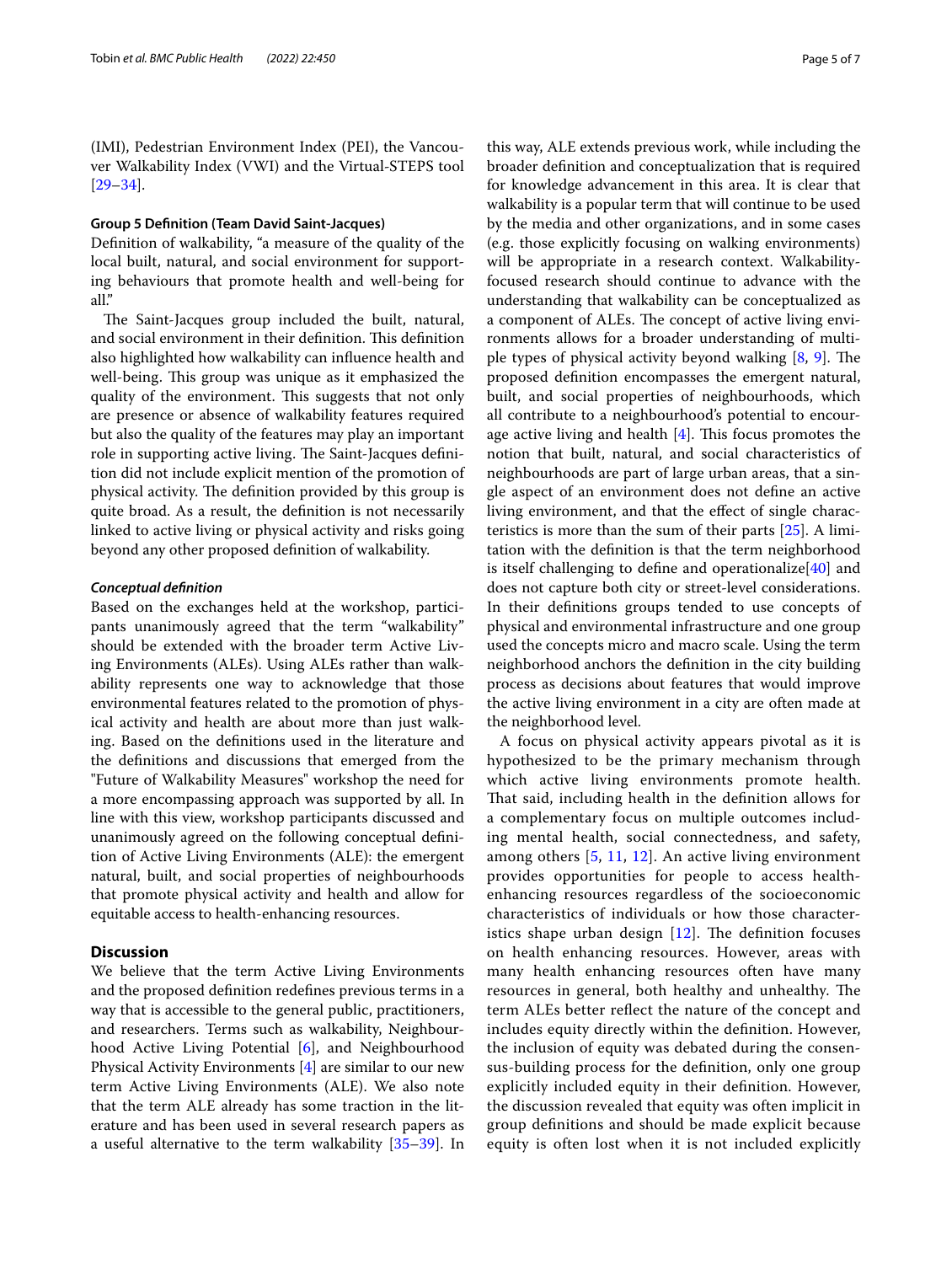[[41](#page-6-33)]. Of note, the definition does not provide guidance on judging whether an ALE is equitable or not and this will need to be operationalized.

Previously proposed terms such as Neighbourhood Active Living Potential [\[6](#page-6-12)] and Neighbourhood Physical Activity Environments [\[4](#page-6-3)] are similar to the new concept of Active Living Environments (ALE) in that they both acknowledge the importance of active living within a neighbourhood. These terms align with emerging literature, as researchers are now aware of the importance of the neighbourhood environments and how they infuence health. The term Neighbourhood Active Living Potential is limited by not specifcally including the word 'environment' in its definition and focusing on the difficult-to-define notion of the neighbourhood. The reader is left with the challenging task of defning a neighbourhood [[6](#page-6-12)]. Our proposed defnition, similar to Hajna et al., (2017) acknowledges the importance of active living but also clarifes which attributes (physical, natural, and social) create environments [\[4](#page-6-3)]. When comparing our proposed defnition with that of Gauvin et al., (2005), there are several similarities and diferences [[6](#page-6-12)]. NALP is defned as "the aspects of the neighbourhood that regulate the likelihood of active living in individuals and populations"  $[6]$  $[6]$ . The mention of the 'aspects' of a neighbourhood provides only a vague idea of which factors of the neighbourhood afect the likelihood of active living. In contrast, the proposed defnition designates equitable access to health-enhancing resources which can be built, natural, and social features of environments while still encompassing the key aspects of active living in the neighbourhoods where people live. In this way, these three types of environments work simultaneously to promote physical activity and health.

While we believe our conceptual defnition of walkability incrementally improves on previous defnitions, we acknowledge that our defnition was developed by researchers in Canada and may not fully refect international perspectives. However, this is an important area for future research.

## **Conclusion**

Creating a new conceptual defnition and term to extend the defnition of walkability will allow for a consistent understanding and use of the term. This has the potential to increase collaboration and cooperation between the multitudes of researchers who work across disciplines that contribute to building healthy neighbourhoods. Future important steps include creating a reliable and valid set of measurement options across a variety of jurisdictions both within and across countries.

## **Abbreviations**

ALE: Active Living Environments; CANUE: Canadian Urban Environmental Health Research Consortium; IMI: Irving Minnesota Inventory; MAPS: Micro-Scale Audit Tool for Pedestrians; NALP: Neighbourhood Active Living Potential; NEWS: Neighbourhood Environment Walkability Survey; PEI: Pedestrian Environment Index; VWI: Vancouver Walkability Index.

#### **Acknowledgements**

Thank you to all of the participants who attended the CANUE Future of Walkability Measures Workshop.

## **Authors' contributions**

MT, SH, KO, and DF drafted the original manuscript. DF, MT, KO, LG, MW1, TH, BS, PV, RW, MW2, KM, NR, NM, HL, MS, LF, MSW, GB, DR, DF, KO, GM, JG, and YK participated in the workshop and contributed substantively to the analysis and writing of the manuscript. DF, MT, SH, KO, MD, LG, MW1, TH, BS, PV, RW, MW2, KM, NR, NM, HL, MS, LF, MSW, GB, DR, DF, KO, GM, JG, and YK have approved the submitted version and have agreed both to be personally accountable for the author's contributions and to ensure that questions related to the accuracy or integrity of any part of the work, even ones in which the author was not personally involved, are appropriately investigated, resolved, and the resolution documented in the literature.

## **Funding**

Funding for this research was provided by the Canadian Urban Environmental Health Research Consortium and Dr. Fuller's Canada Research Chair (#950– 230773). SH was funded by the Medical Research Council (MC\_UP\_12015/6) and the Canadian Institutes of Health Research (FRN 146766).

#### **Availability of data and materials**

Meeting notes for the "Future of Walkability Measurement Workshop" will be made available upon request to the corresponding author.

#### **Declarations**

## **Ethics approval and consent to participate**

All workshop participants provided verbal consent to participate. All workshop participants are co-authors of the manuscript. No ethics approval was required as the workshop is considered consulting under Memorial Universities Ethics Policy Sect. 4.2 [\(https://www.mun.ca/policy/browse/policies/view.](https://www.mun.ca/policy/browse/policies/view.php?policy=214) [php?policy](https://www.mun.ca/policy/browse/policies/view.php?policy=214)=214).

#### **Consent for publication**

Not applicable.

#### **Competing interests**

The authors do not have any competing interests.

#### **Author details**

<sup>1</sup> School of Human Kinetics and Recreation, Memorial University of Newfoundland, St. John's, Newfoundland and Labrador A1C 5S7, Canada. <sup>2</sup>MRC Epidemiology Unit, Institute of Metabolic Science, School of Clinical Medicine, University of Cambridge, Cambridge, UK.<sup>3</sup> Department of Geography, McGill University, Montreal, QC, Canada. <sup>4</sup> School of Mathematics and Statistics, Carleton University, Ottawa, ON, Canada. <sup>5</sup>School of Population and Public Health, University of British Columbia, Vancouver, BC, Canada. <sup>6</sup>Cumming School of Medicine, University of Calgary, Calgary, AB, Canada. <sup>7</sup> Department of Geography, Western University, London, ON, Canada. <sup>8</sup> Department of Medicine, University of Toronto, Toronto, ON, Canada. <sup>9</sup> Faculty of Health Sciences, Simon Fraser University, Vancouver, BC, Canada. 10École de Santé Publique de L'Université de Montréal (ESPUM), Montréal, Québec, Canada. <sup>11</sup> School of Health and Human Performance, Faculty of Health, Dalhousie University, Halifax, NS, Canada. 12Centre de Recherche du Centre Hospitalier de L'Université de Montréal (CRCHUM), Montréal, Québec, Canada. <sup>13</sup> Department of Geography and Planning, University of Toronto - St. George, Toronto, Canada. 14Department of Community Health and Epidemiology, Faculty of Medicine, University of Saskatchewan, Saskatoon, Canada. <sup>15</sup> Department of Geography, College of Arts and Science, University of Oregon, Eugene, OR, USA.